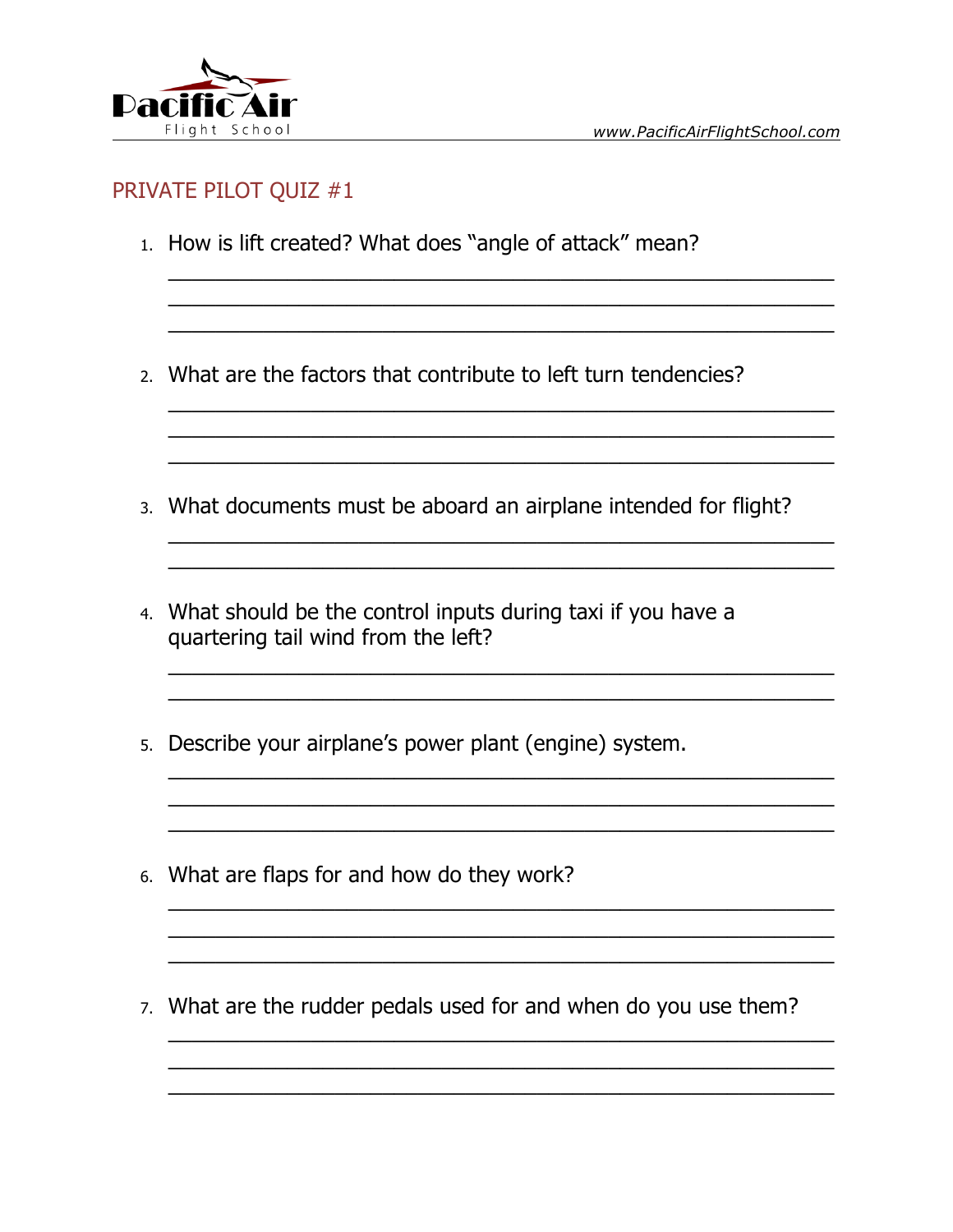

- 1. What is the UTC time in December when the time is 2:45pm?
- 2. What must be done prior to each turn?
- 3. What is pre-ignition? What causes it?

What is detonation? What causes it?

- 4. When and why do we lean the mixture?
- 5. What is a spin? What is the spin recovery procedure?

<u> 1989 - Jan Samuel Barbara, margaret eta idazlea (h. 1982).</u>

6. Define the following signs and markings:

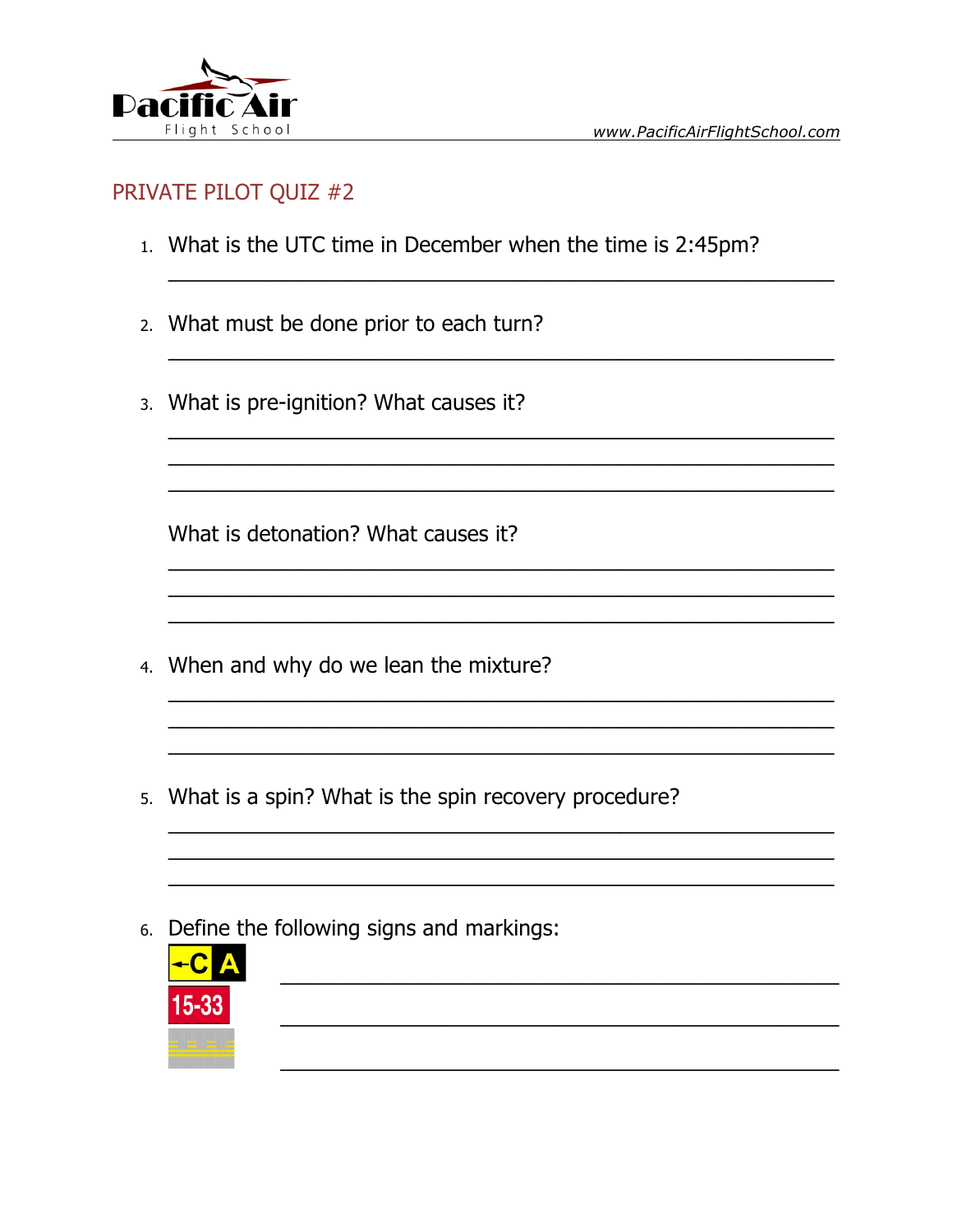

- 1. What instruments are dependent on the pitot-static system?
- 2. What instruments are dependent on the vacuum system?
- 3. What is the definition and speeds for the following:  $V_Y V_G V_{FE} V_A$
- 4. What is density altitude? Why is it important to know?
- 5. What is a stall? When will an airplane stall?
- 6. What is adverse yaw?
- 7. Describe the fuel system of your airplane.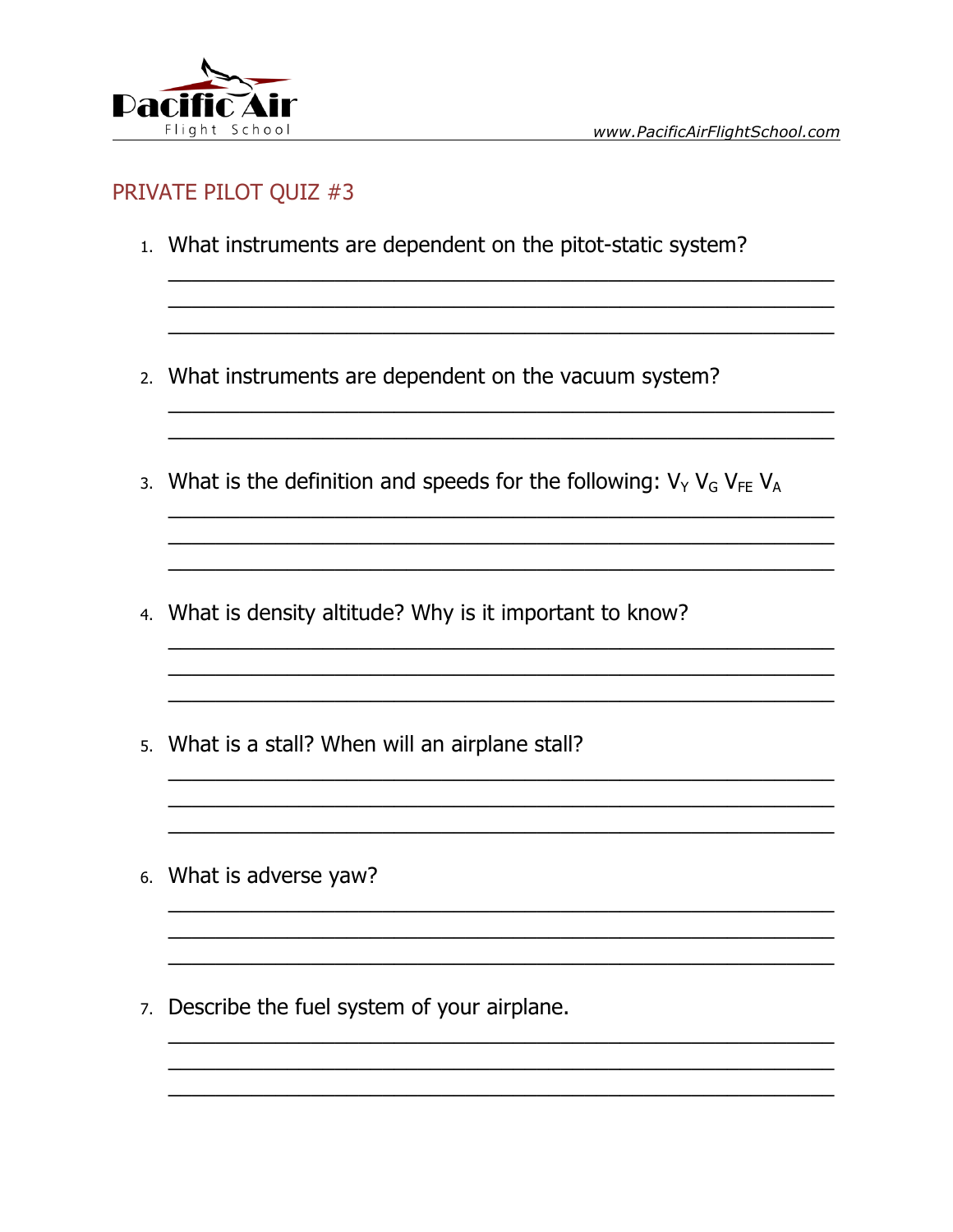

- 1. What are the maintenance requirements for your airplane?
- 2. What instruments are required to fly during VFR day operations?

- 3. What is wake turbulence? When taking off or landing, what conditions worsen wake turbulence?
- 4. What should you do to avoid wake turbulence?
- 5. What is wind shear?
- 6. What is the max gross takeoff weight for your airplane?
- 7. On the back of this page, calculate a weight and balance worksheet with full fuel and one passenger weighing 180 lbs.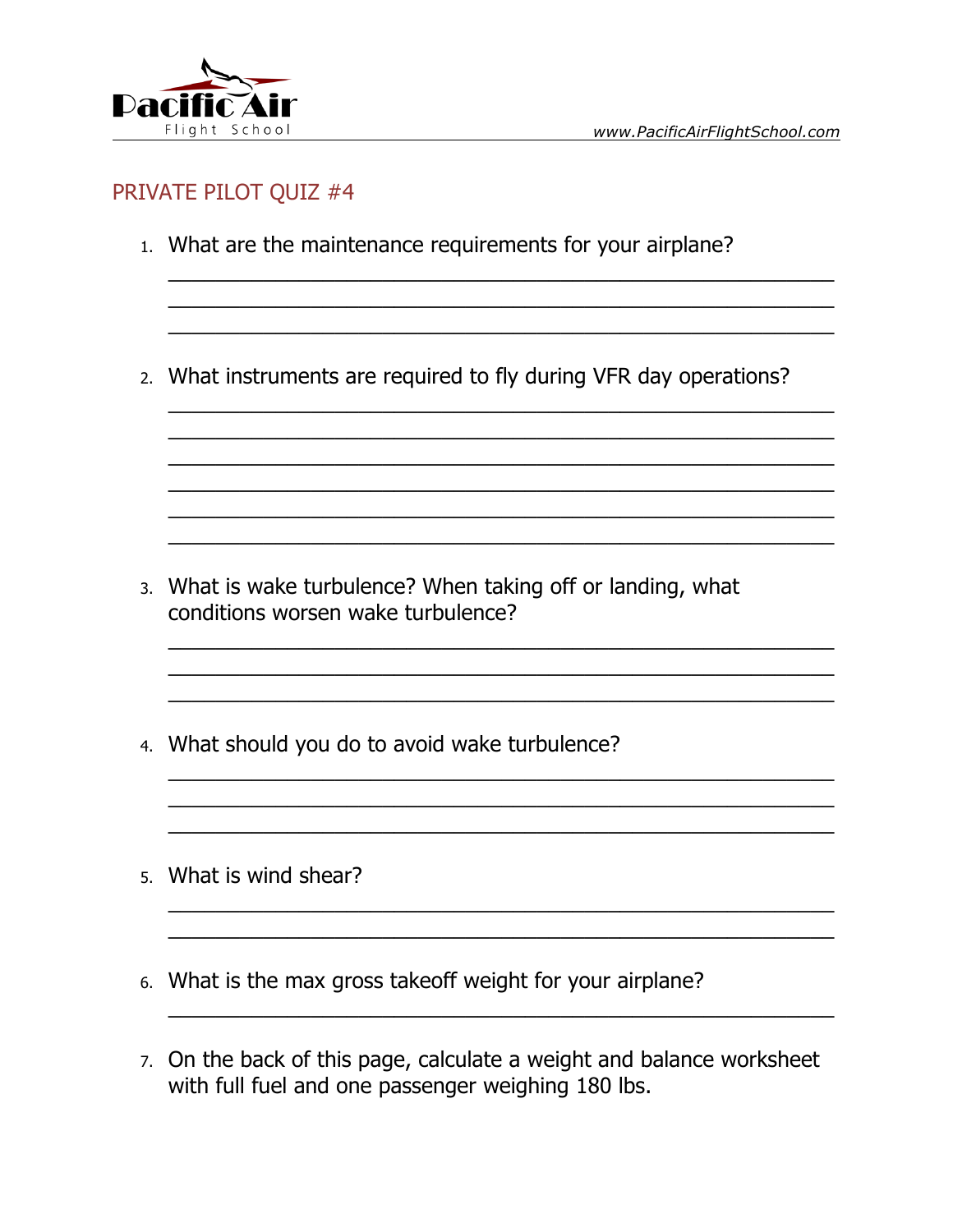

- 1. What are the different types of NOTAM's? Explain
- 2. What are VFR weather minimums for class C and D airports?
- 3. What are VFR weather minimums for class G airspace?

<u> 1989 - Johann John Stone, mars and deutscher Stone († 1989)</u>

- 4. What is a MOA? Can you enter a MOA?
- 5. Where is a Mode C transponder required?
- 6. What is special VFR?
- 7. Name some visual checkpoints near your airport.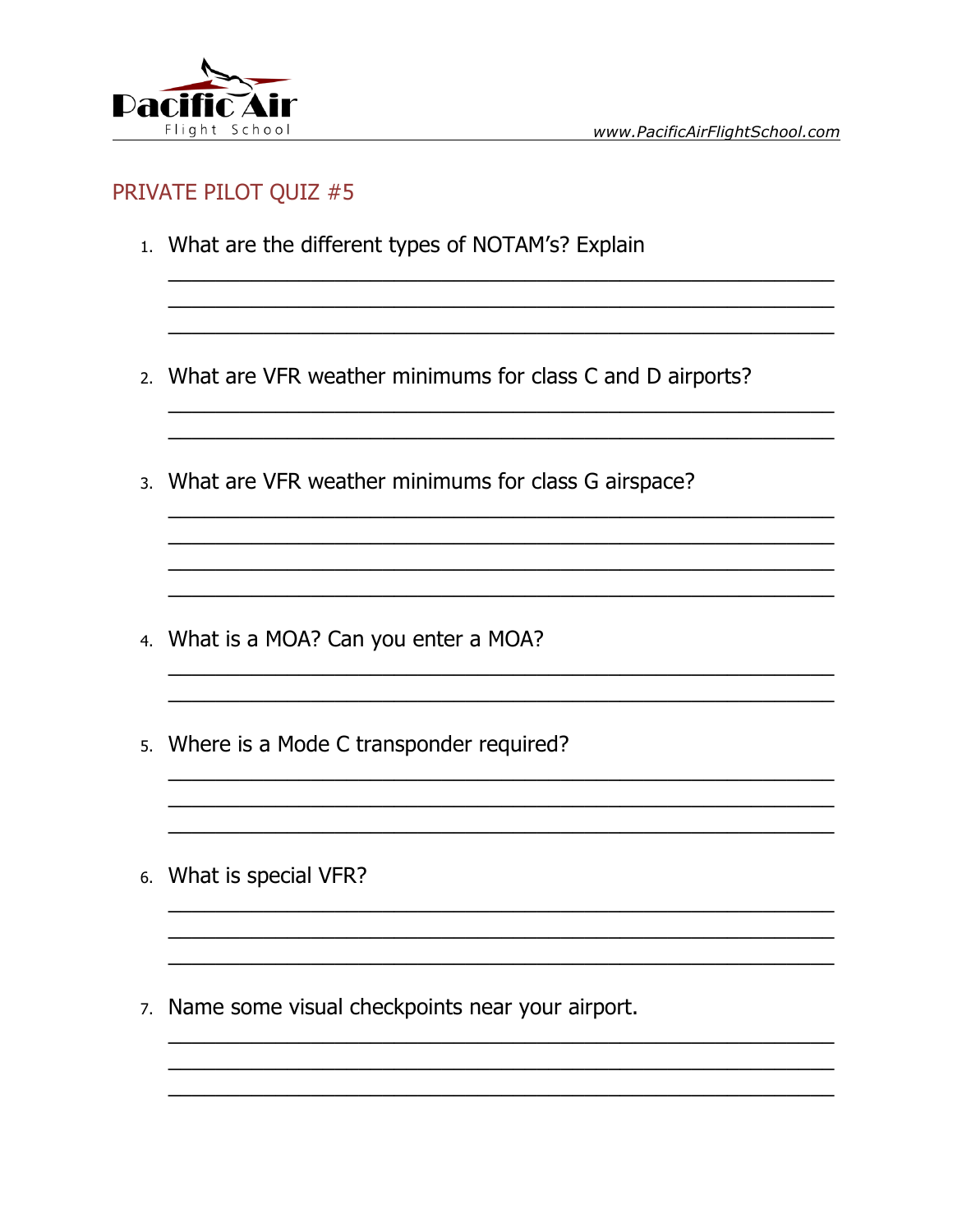

www.PacificAirFlightSchool.com

### PRIVATE PILOT QUIZ #6

- 1. What is the emergency frequency and emergency squawk codes?
- 2. What would you do if you have a communication radio failure while flying in the practice area?
- 3. What are the first steps in the engine failure (in-flight) checklist?
- 4. What is the procedure for handling an engine FIRE during start up?

- 5. How should you execute a go-around?
- 6. What are the indications of carburetor icing? What should you do?
- 7. What does an alternating red & green light from the tower indicate?

and the control of the control of the control of the control of the control of the control of the control of the